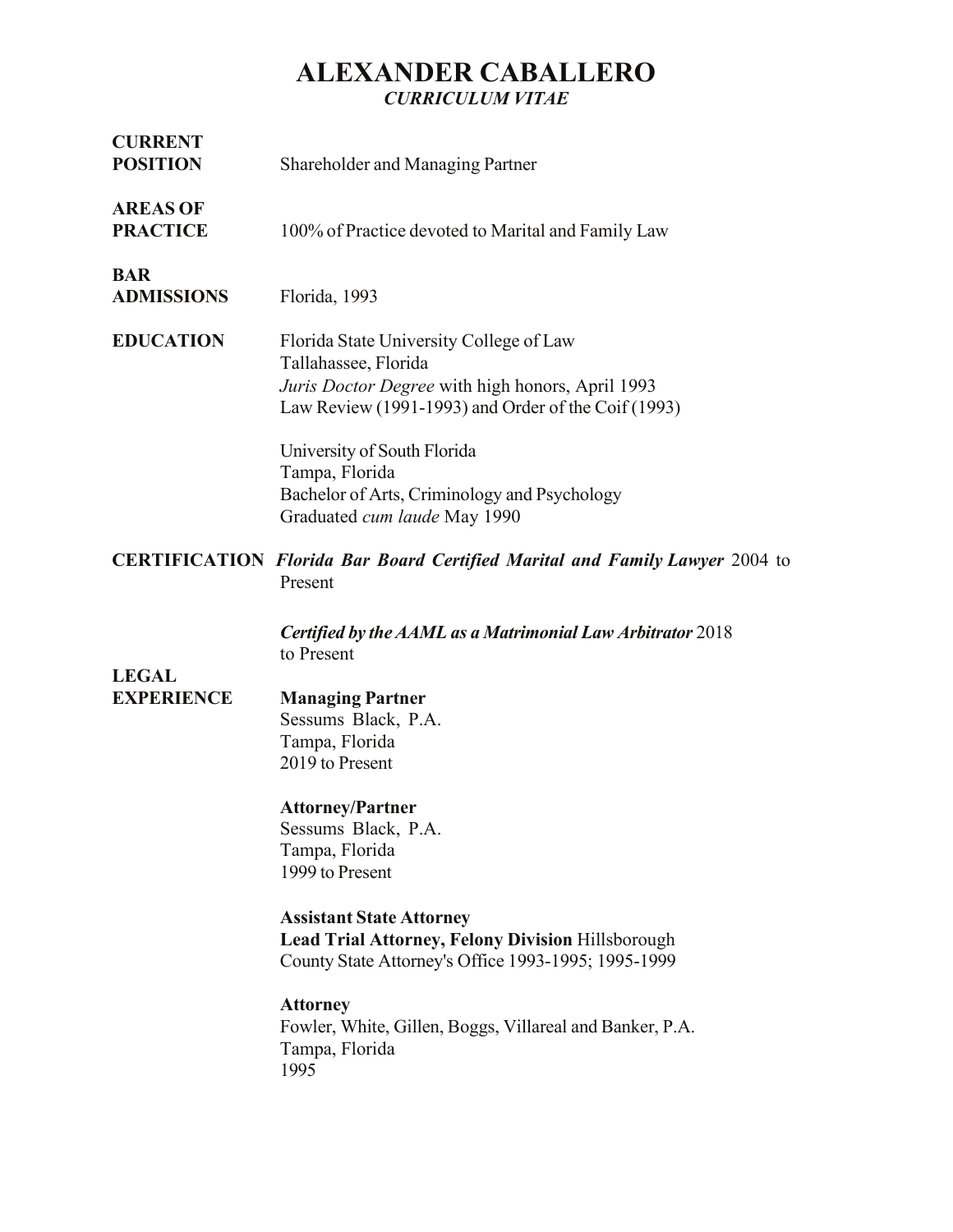### **PROFESSIONAL ASSOCIATIONS**

#### **AND POSITIONS** *American Academy of Matrimonial Lawyers*

- *Fellow (2014-Present)*
- *Board of Managers, Florida Chapter (2020-Present)*
- *Member, National Continuing Legal Education Committee (2017- Present) Alexander Caballero*
- *Member, National Testing Committee (2017-2018)*
- *Member, National Continuing Legal Education Committee (2016-2017)*
- *Member, National Testing Committee (2015-2016)*
- *Member, National Admissions Committee (2015-2016)*

#### *Hillsborough County Bar Association*

- *President-Elect, Hillsborough County Bar Association (2022-2023)*
- *Director, Hillsborough County Bar Association (2016-2022)*
- *Executive Council Member, Family Law Section (2021-Present)*
- *Chair, Family Law Section (2012-2013)*
- *Chair-Elect, Family Law Section (2011-2012)*
- *Secretary/Treasurer, Family Law Section (2010-2011)*
- *Former Executive Council Member, Family Law Section*
- *Former Chair of the Education/Articles Committee, Family Law Section*
- *Former Member of Editorial Staff, Family Law Section, Newsletter*
- *Former Chair of Interdisciplinary Committee, Family Law Section*
- *Former Chair of Long Range Planning Committee, Family Law Section*

#### *The Florida Bar*

- *Chair, The Florida Bar Marital and Family Law Certification Committee (July 2015-August 2016)*
- *Member, The Florida Bar Marital and Family Law Certification Committee (July 2012-June 2015) (July 2015-June 2018)*
- *Member, The Florida Bar Professional Ethics Committee (July 2018- Present)*
- *Executive Council Member, Family Law Section (2003-2008)*
- *Chairperson, Grievance Committee 13B (June 2002-June 2003)*
- *Chairperson, Grievance Committee 13F (Jan 2009-Dec 2009)*
- *Member, Grievance Committee 13B (May 2000-June 2002)*
- *Member, Grievance Committee 13F (May 2007-Jan 2009)*
- *Member, Continuing Legal Education Committee of Family Law Section (2002-2003)*
- *Secretary, Continuing Legal Education Committee of Family Law Section (2003-2004)*
- *Co-Chair, Continuing Legal Education Committee (2004-2005)*
- *Secretary, Publication Committee of Family Law Section (2008-2009)*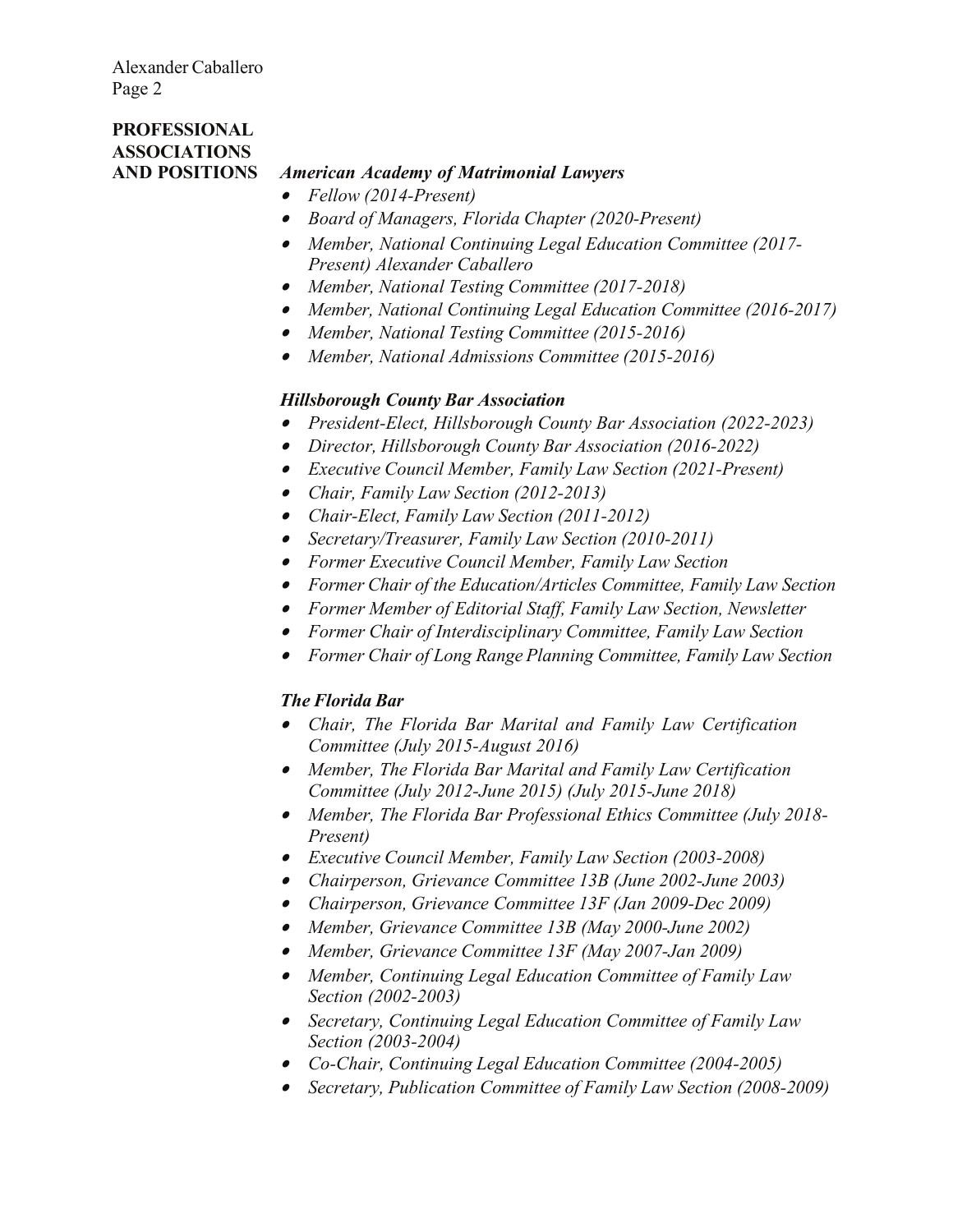#### **APPOINTMENTS**

- *Appointed by Governor Ron DeSantis to Judicial Nominating Commission for Second District Court of Appeal (November 2019 – Present)*
- *Chair, Judicial Nominating Commission for Thirteenth Judicial Circuit (August 2017-August 2018)*
- *Appointed by Governor Rick Scott to Judicial Nominating Commission for Thirteenth Judicial Circuit (August 2012 – March 2017) (March 2017-November 2019)*
- *Appointed by Florida Supreme Court to Florida Board of Bar Examiners (2003-2008)*
- *Emeritus Member, Florida Board of Bar Examiners (2008 to Present)*

#### *Tampa Bay Academy of Collaborative Professionals*

• *Member (2012-2019)*

#### *International Academy of Collaborative Professionals*

• *Member (2012-2019)*

# **LECTURES AND**

**SEMINARS** Speaker, "Trauma Informed Parenting Plans: Why Are They Needed, What is Required, and Evolving Case Law Regarding Prospective Plans," The American Academy of Matrimonial Lawyers Institute, May 2022

> Workshop Leader, "Matrimonial Trial Advocacy Seminar," The Florida Bar Family Law Section, October 2021; August 2017; August 2015; August 2009.

> Speaker, "Children Issues," 2021 Marital & Family Law Review Course, The Florida Bar Family Law Section and the American Academy of Matrimonial Lawyers, January 2021.

> Speaker, "Alimony and Child Support, A 20/20 Perspective on Alimony and Child Support," The American Academy of Matrimonial Lawyers Institute, May 2020.

> Speaker, "Practice & Procedure," 2020 Marital & Family Law Review Course, The Florida Bar Family Law Section and the American Academy of Matrimonial Lawyers, January 2020.

> Speaker, "Advanced Strategies and Procedures for Litigating Claims for Attorney's Fees and Costs," Family Law Section of the Hillsborough County Bar Association, October 2019.

> Speaker, "Rights and Remedies for Enforcing Family Law Financial Obligations," 2019 Marital & Family Law Review Course, The Florida Bar Family Law Section and the American Academy of Matrimonial Lawyers, January 2019.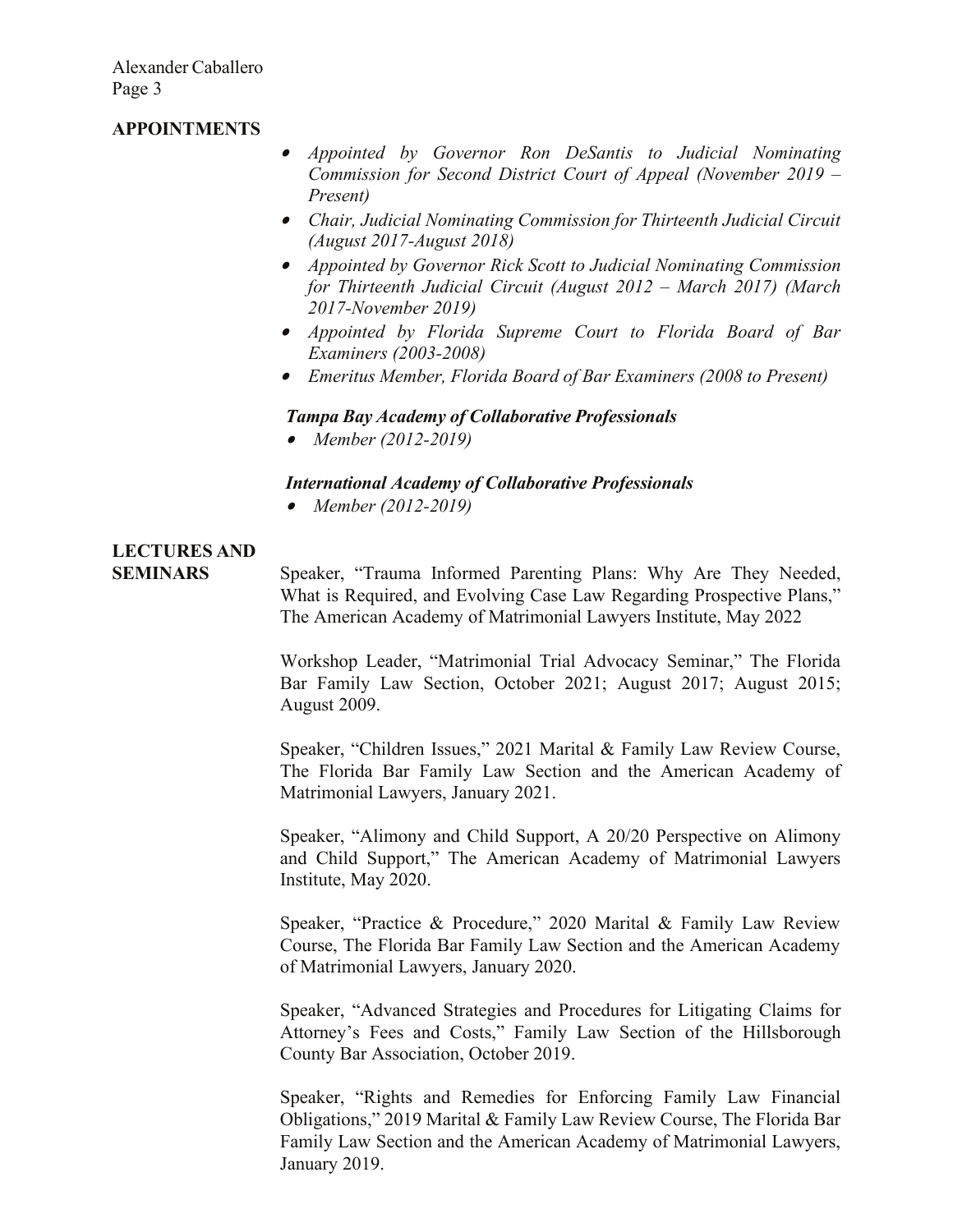> Speaker/Panelist, "Family Law Legal Updates/Celebrity Clients/Ethics and Professionalism," Basic Family Law, The Florida Bar Young Lawyer Division, October 2017.

> Speaker, "Parenting Plans," 2016 College of Advanced Judicial Studies, May 2016.

> Speaker, "Complex Issues in Equitable Distribution: Stock Options, Restricted Shares, and Other Employee Benefits and Business Valuations in Equitable Distribution," Hillsborough County Bar Association, February 2016.

> Speaker, "Using Your Expert's Advice in Crafting Better Discovery," American Academy of Matrimonial Lawyers, August 2015.

> Speaker, "Ethical Issues: What are They and What to do About Them," The Florida Bar Family Law Section, October 2014.

> Speaker, "Digital, Electronic Issues, Including Who's Spying on Whom?" The Florida Bar Family Law Section, March 2014.

> Speaker, "Direct and Cross Examinations of Witnesses," Trial Advocacy Seminar, Hillsborough County Bar Association, January 2012.

> Chair, "Understanding Bankruptcy Issues in Family Law Cases," Family Law Section seminar, Hillsborough County Bar Association, March 2011.

> Speaker, "Efficient Communications: Scheduling and time management, email communications," The Florida Bar Family Law Section, March 2011.

> Speaker, "Opening Statements, Defendant's Perspective," State Court Trial Seminar, Hillsborough County Bar Association, June 2010, 2011, and 2012.

> Program Co-Chair and Speaker, "Show Me the Money," Alimony and Child Support Seminar, The Florida Bar Family Law Section, March 2010.

> Panel Participant, "Practicing with Professionalism," The Florida Bar, September 2009.

> Speaker, "Thinking Outside the Box: Innovative Approaches to Families in the Courts," The Florida Chapter of AFCC: Association of Family and Conciliation Courts, February 2009.

> Speaker, "Parenting Plans/Time-Sharing Evaluations," Hillsborough County Bar Association, November 2008.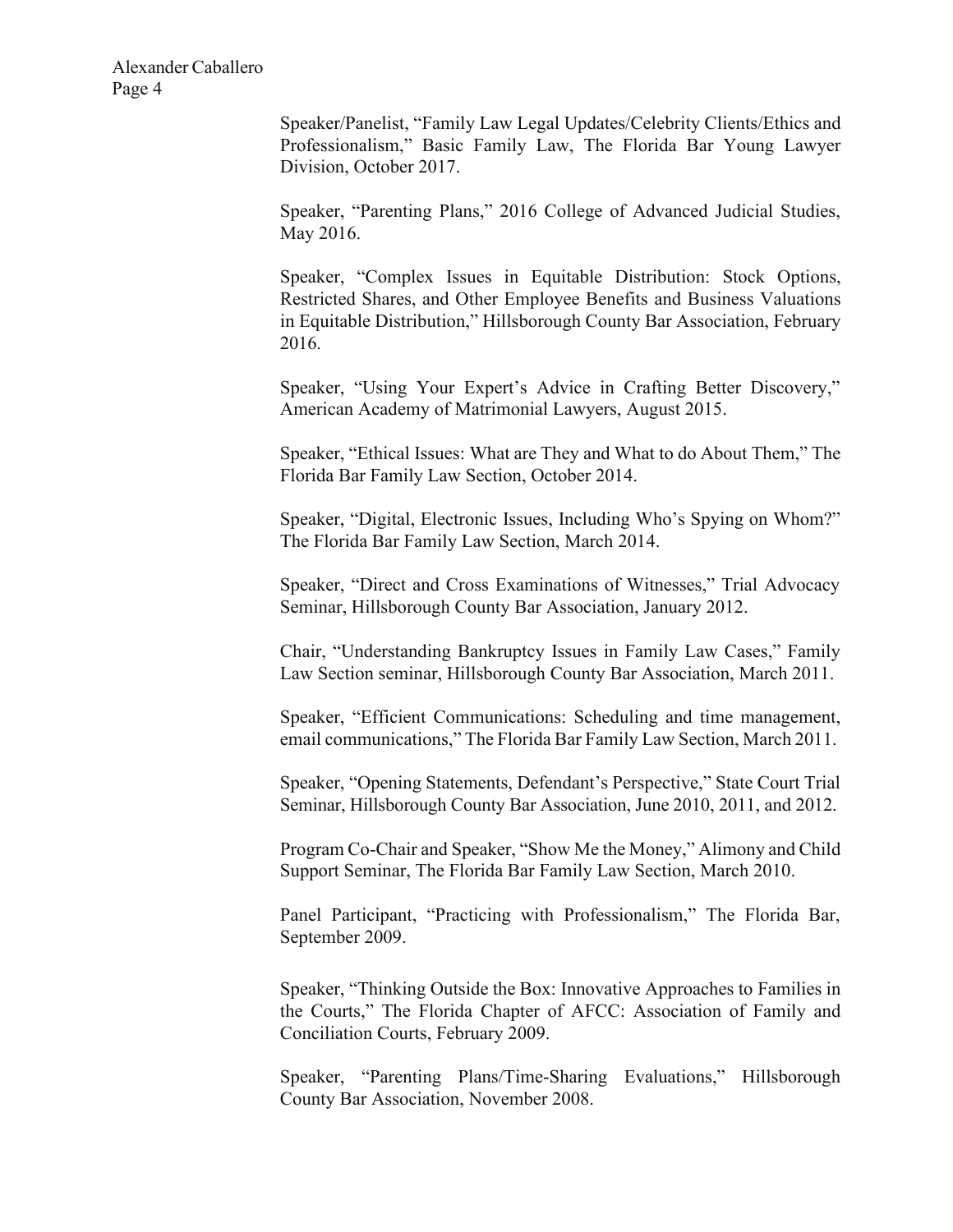> Program Co-Chair, "Matrimonial Trial Advocacy Seminar," The Florida Bar Family Law Section, August 2005 and August 2007.

> Speaker, "Family Law Update," Florida Law Update seminar, The Florida Bar Continuing Legal Education Committee and the General Practice, Solo and Small Firm Section of the Florida Bar, June 2005.

> Program Co-Chair, "Child Support and Alimony; Investigating the Numbers," Florida Bar, Family Law Section, March 2005.

> Speaker, "Mechanics of the Matrimonial/Family Law Certification Exam," The Florida Bar Family Law Section, December 2004.

> Speaker, "Fees and Costs in Family Law- How to Get Awards and Avoid Pitfalls," The Florida Bar Continuing Legal Education Committee, October 2004.

> Speaker, "Family Law Update," Florida Law Update seminar, The Florida Bar Continuing Legal Education Committee and the General Practice, Solo and Small Firm Section of the Florida Bar, June 2004.

> Speaker, "Rotating Custody," Hillsborough County Bar Association, February 2004.

> Speaker, "Marital Agreement" and "Ethical Issues in Family Law Practice," Family Law Update Seminar, May 2003.

> Program Co-Chair, "Solutions to Discovery Roadblocks," The Florida Bar Family Law Section, April 2003.

Speaker, "Legal, Emotional & Ethical Issues: Our Role in Helping Clients Through the Divorce Process," Tampa Bay Association for Marriage Family Therapy, April 2001.

## **PUBLISHED**

**WORKS** *Domestic Violence Injunctions in Divorce Cases,* Hillsborough County Bar Association, Lawyer Magazine, December 2000.

> *How Long is the Bridge For Bridge the Gap Alimony,* Hillsborough County Bar Association Lawyer Magazine, November 2001.

*Factors in Determining Attorney Fees Awards,* Hillsborough County Bar Association Lawyer Magazine, May 2002*.*